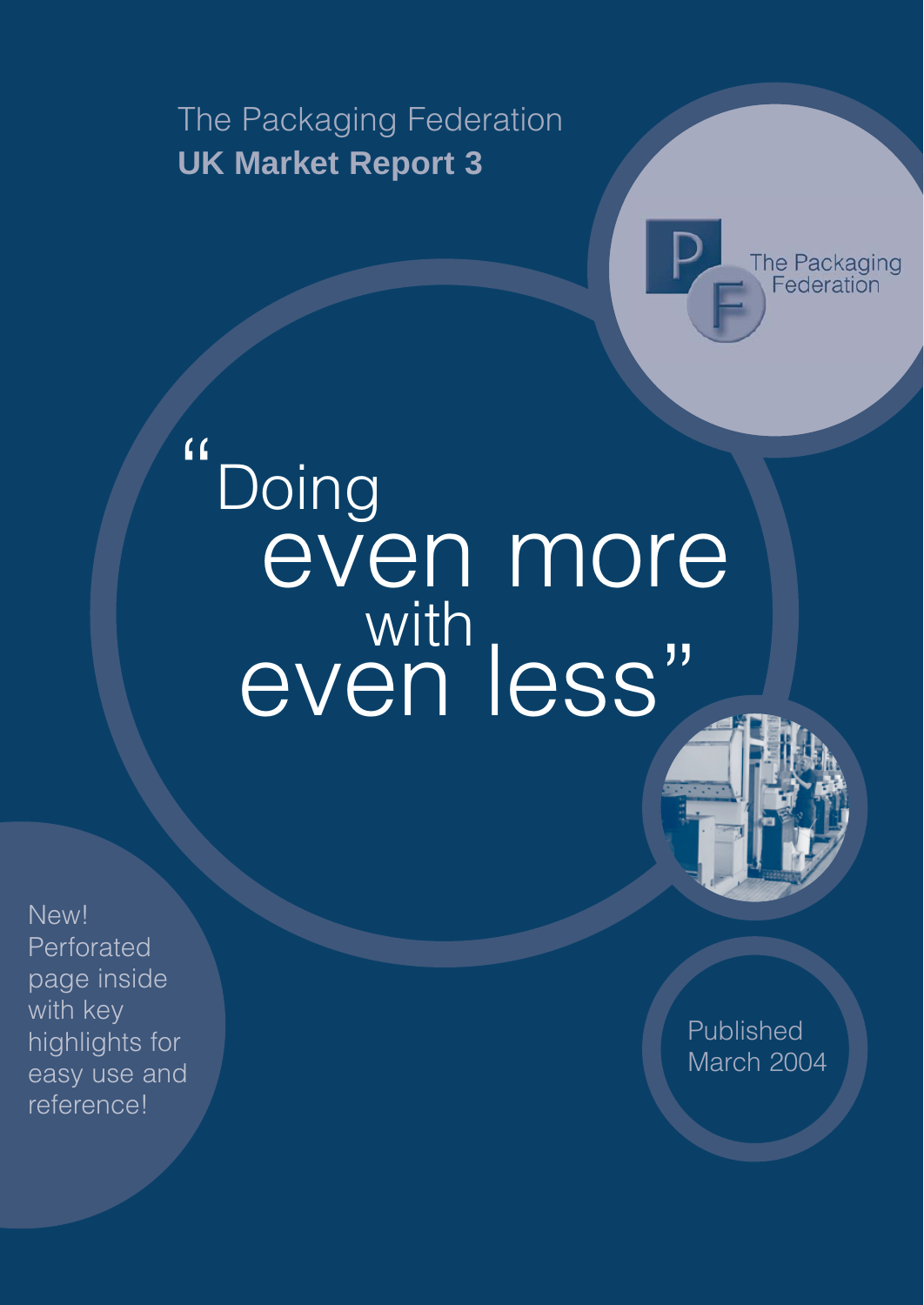# **The Packaging Federation (PF) – the voice of UK packaging manufacturing**

- This report includes some results from a **first** business confidence survey for the sector to provide an historic, as well as more current, perspective, on events.
- The packaging manufacturing sector continues to gain greater recognition and received Ministerial support from DTI Ministers Stephen Timms, MP and Nigel Griffiths, MP, which the PF greatly appreciates.
- A milestone in the sector's recognition was the publication of a **first** competitiveness study, undertaken by PIRA with PF assistance, for the DTI. A summary and the full report are available on the PF web-site, www.packagingfedn.co.uk.
- The report made a number of recommendations including a call for greater cohesion to improve representation of the sector to Government.
- As of 1 January 2004, the PF embraces both individual packaging manufacturing (converting) companies and allied trade associations with strong packaging interests as affiliated members: Pro Carton (Association of European Cartonboard and Carton Manufacturers), LFCMA (Liquid Food Carton Manufacturers' Association), MPMA (Metal Packaging Manufacturers' Association), British Glass, PIFA (The Packaging and Industrial Films Association) and BPF (British Plastics Federation).
- The promotion of sustainable development was undertaken through participation in the DTI/DEFRA Pioneers Group; and
- In partnership with *Packaging News*, Enviropack I and II conferences in Westminster 2003 and 2004. The conferences' key-note speakers were the ex-Minister for the Environment, Rt Hon Michael Meacher, MP and Dr Caroline Jackson, MEP
- Initiatives in the sector were recognised during 2003 by the noteworthy achievement of the Queen's Awards for Enterprise: Sustainable Development category to PF member, Rockware Glass.
- Recycling is very important to the sector's sustainability, so the PF produced an interactive CD for local authorities – *separate:regenerate* – to demonstrate what happens to packaging waste after it has been collected and, importantly, to encourage greater participation in both collection and the use of recycled products. The funding for this activity came from landfill tax donated by the Resource Recovery Forum.



*Nigel Griffiths, MP addressing the packaging manufacturing industry annual parliamentary reception, October 2003.*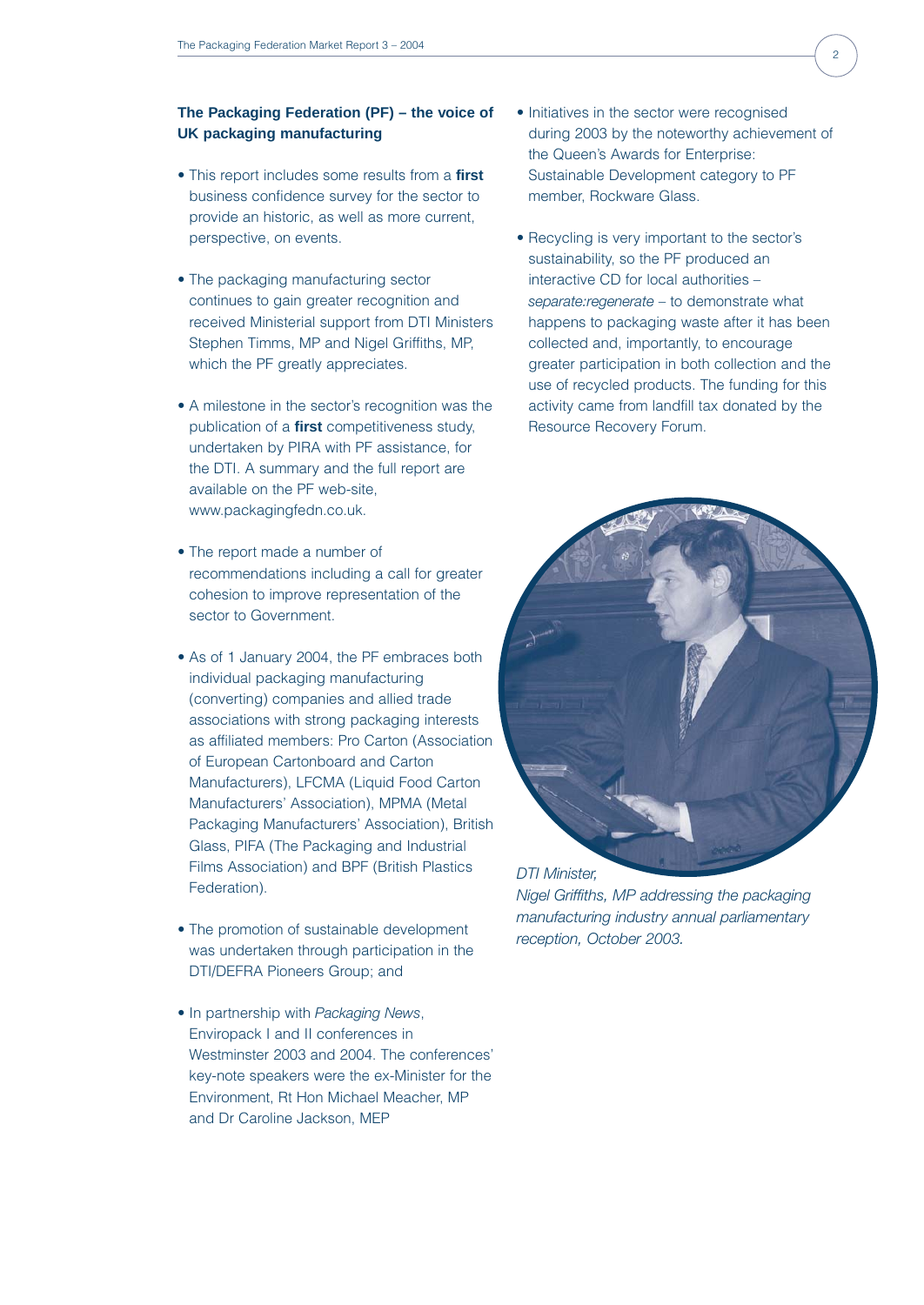**Key data for UK packaging manufacturing industry**

**Although under pressure from the decline in UK manufacturing, the UK packaging converting industry remains vibrant and thriving:**

- **Productivity levels up by 10.2% in 2001 over 2000**
- **It provides a valuable consumer service the average Briton can buy 35% more goods and services in 2003 than in 1992**
- **Some markets are mature and declining, but others are growing – convenience and food service sectors are the fastest growing of the food market. The overall UK packaging use is estimated to grow c0.5% per annum to 2008**
- **Flexible to meet customer demands a typical large retailer has 10,000 own brand packaged lines plus 10% new lines per annum and 10-20% reformulations per annum**
- **Innovative minimisation through light-weighting and technology development**
- **5% reduction in weight in the UK soft drinks market during 1997- 2003 – equivalent to over 330,000 tes packaging waste reduction**
- **UK packaging waste recovery increased from 33% in 1998 to 50% in 2002**
- **UK employment in the packaging manufacturing industry in 2001 was approximately 93,000 – 7.3% down on the previous year**
- **Exports remain constant at about £1bn, but imports increasing in 2002 taking approximately 18% by value of total packaging supply up from 13% in 1997**
- **There has been increased capital investment in recycling and production, but a decrease in investment in UK packaging machinery by 6.5% in the last five years**
- **The business confidence survey shows more optimism for future sales, but at the expense of further margin erosion.**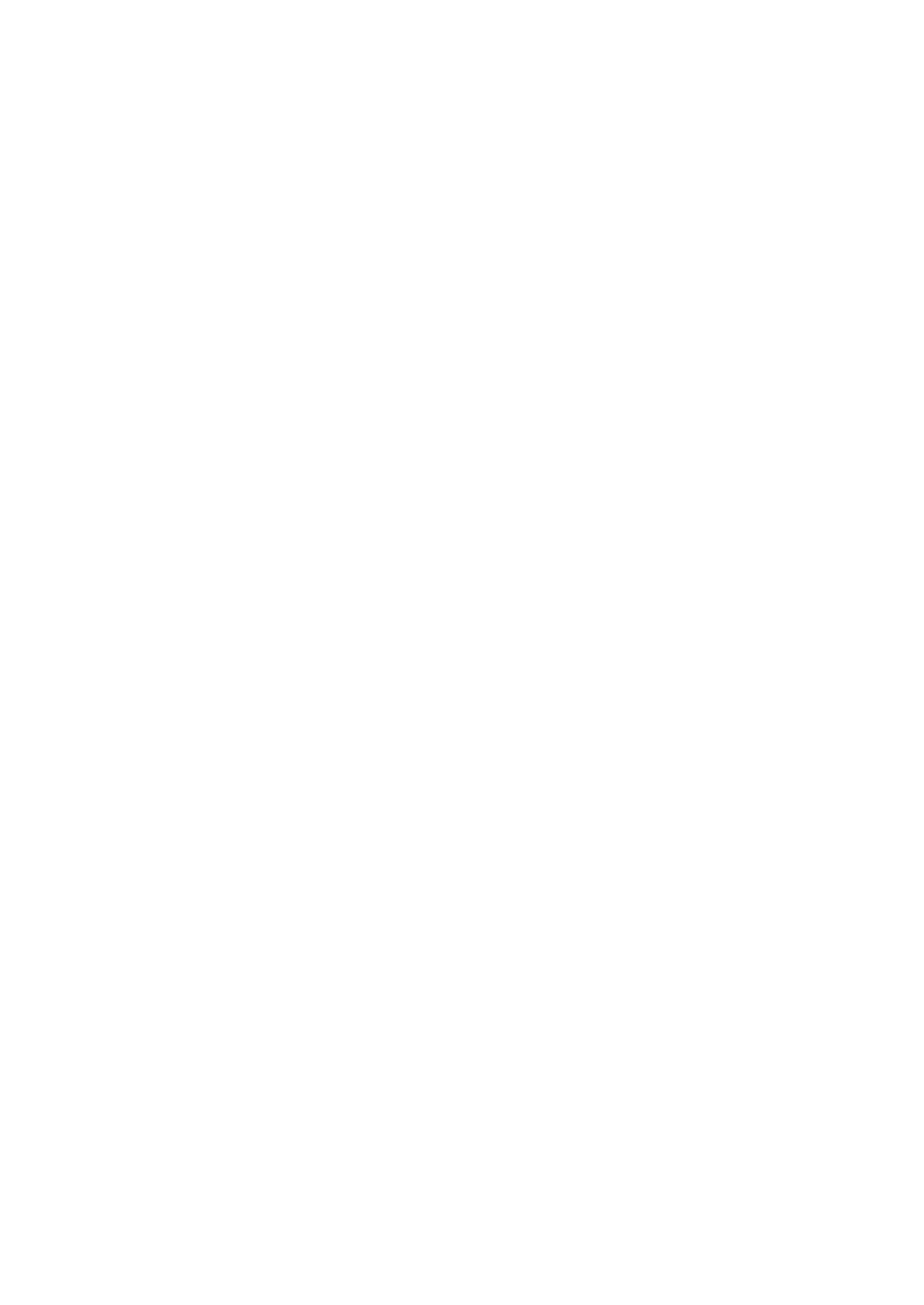# **Introduction**

This year's report is a combination of the annual official data for 2002, and the first business confidence survey for the sector, to provide current as well as an historical perspective on the industry. Both these sets of data were compiled by Landell Mills Consulting.

The business confidence survey was based on results from 82 UK packaging material converters and 18 packaging machinery companies. It was a judgement sample of senior directors and managers carried out in the period Sept/Oct 2003.

# **The PF reports differentiate between UK packaging manufacturing and UK packaging**

**use.** The former reflects the sector's trade and employment patterns, whilst the latter reflects UK consumption patterns. Due to the increasing range and volume of imported packed goods, there is a growing discrepancy between the two sets of data.

# **Consolidation in the industry**

- In order to remain competitive, the UK packaging manufacturing industry has had to undergo some radical changes in the last three years, as shown in **Figure 1**.
- Note that in 2003 more acquisitions were taking place outside of the UK than within.
- **Figure 2** shows the results of the business confidence survey, which demonstrates that senior figures in the industry feel that much more consolidation is still to come.

## **UK industry trends**

- The trend in net value of UK packaging manufacture over the last five years has been downward, as shown in **Figure 3**.
- For the first time in this series of reports, the UK machinery sector has also been examined.
- **Figure 3** shows the close correlation between the fortunes of the UK packaging conversion market and the UK machinery market. However, sadly the UK packaging manufacturing industry is equiped by mainly non-UK machinery suppliers.
- Whilst it does show a 6% decline in the net value of UK packaging supply over the period 1997 to 2002, it also shows some marked variations, with the 2000/1 improved value



*Source: Landell Mills Consulting*







believed to be due to a number of factors, e.g. exchange rates, the relative decline of imports, and the increased UK market manufacture of drinks.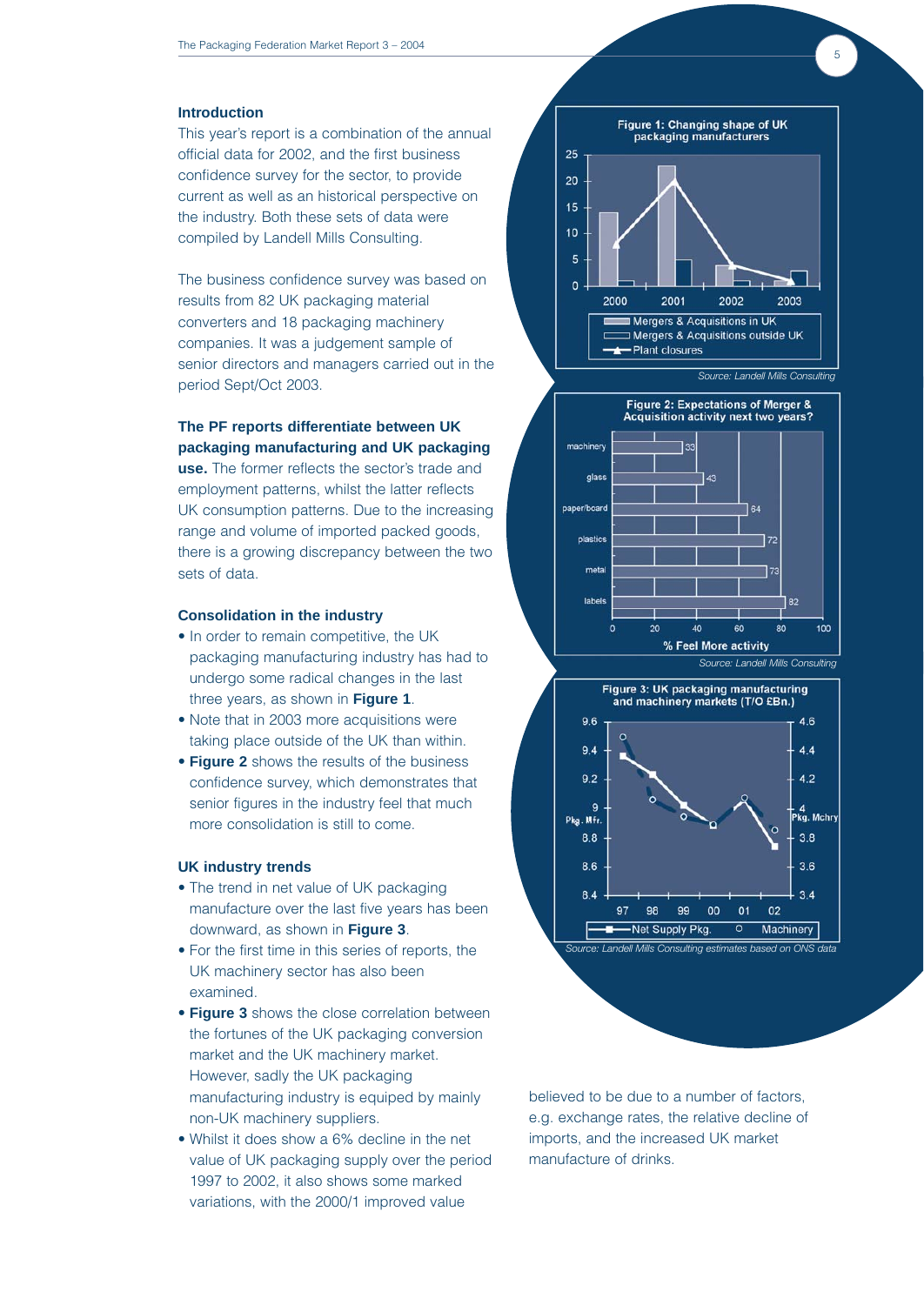# **How do we compare to other UK sectors?**

• UK packaging manufacturing remains an important trade sector for the UK as **Figure 4** shows. However, as **Figure 5** demonstrates, in comparison to some of the key industries it serves, the packaging turnover (T/O) is dwarfed, showing that packaging costs are a small part of the supply chain value.

# **Trade balances**

- Despite the general growth in packaged goods consumption during the same period, the UK packaging converting industry has declined due to the increase of imported packaged goods, across food to electronics, a reflection of the shift of manufacturing out of the UK.
- **Figures 6** and **7** demonstrate this trend in deteriorating trade balances, especially in the machinery sector.

#### **Employment**

Naturally, the level of consolidation and deteriorating trade balance have had a corresponding impact on UK employment, but a positive impact on productivity levels:

|                         |           | 1999 2002               |  |
|-------------------------|-----------|-------------------------|--|
| <b>Production units</b> |           | No. 2700 2500 -7.4%     |  |
|                         | 2000 2001 |                         |  |
| Employees               |           | $'000$ 100.1 92.8 -7.3% |  |

Productivity (sales/employee) £ 83,902 92,479 +10.2%

• **Figure 8** shows that the Midlands and the North account for over half of the packaging manufacturing employment.









*Source: Landell Mills Consulting estimates based on ONS data*

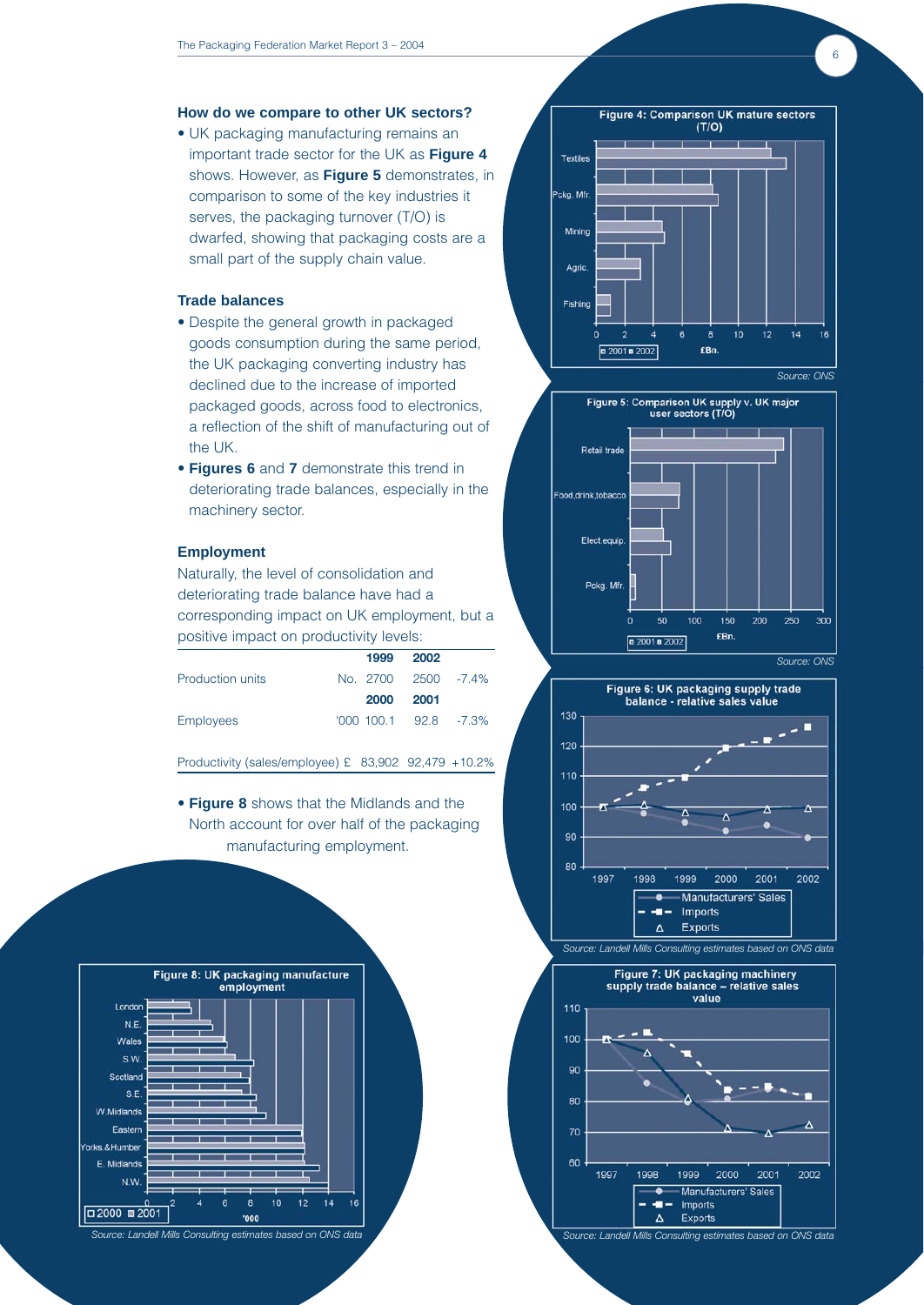# **UK packaging material profiles 2002**

- **Figure 9** indicates the relative size of the UK market by value, based on the UK production of packaging. This shows the expected dominance of paper and plastics, but in the period 1997-2002 there was an overall decline in share for paper/board, wood and metals, with an increase for plastics and glass.
- **Figure 10** shows the impact of the trade balances on the UK market share by value, which has the effect of increasing the value of plastics relative to paper due to the former's deteriorating trade balance.

## **Recycling**

The UK Packaging Regulations dictate that companies producing or using over 50 tpa of packaging and with a turnover >£2m (was >£5m p.a. for years 1998 and 1999) must be registered as an obligated packaging company to meet the targets for recovery and recycling of their packaging.

- **Figure 11** shows the estimated market by weight, together with the tonnes reported by those obligated companies.
- From this it would seem that the businesses under the de minimis level account for an average of 1.3 Mtes or c13% of the estimated total market. This seems unlikely and reflects the need for the Environment Agencies to be more diligent in their pursuit of possible freeriders in the system.
- Based on the market estimations for 2002 of the Advisory Committee on Packaging, over 40% of the raw materials for packaging manufacture, and 25% of packed goods, were satisfied by imports.
- Recycling is an important characteristic of the packaging converting industry for a number of reasons:
	- i. It is an integral part of the manufacturing process, whether as process waste or as recovered packaging waste
- ii. It utilises waste back into the primary processes which saves on material resources, energy and the associated emissions to air
- iii. Recycling is an important element of both waste management and waste minimisation
- iv. Recycling has an essential role to play in the sector's contribution to sustainable development.



7





*Source: Packaging Federation based on DEFRA data*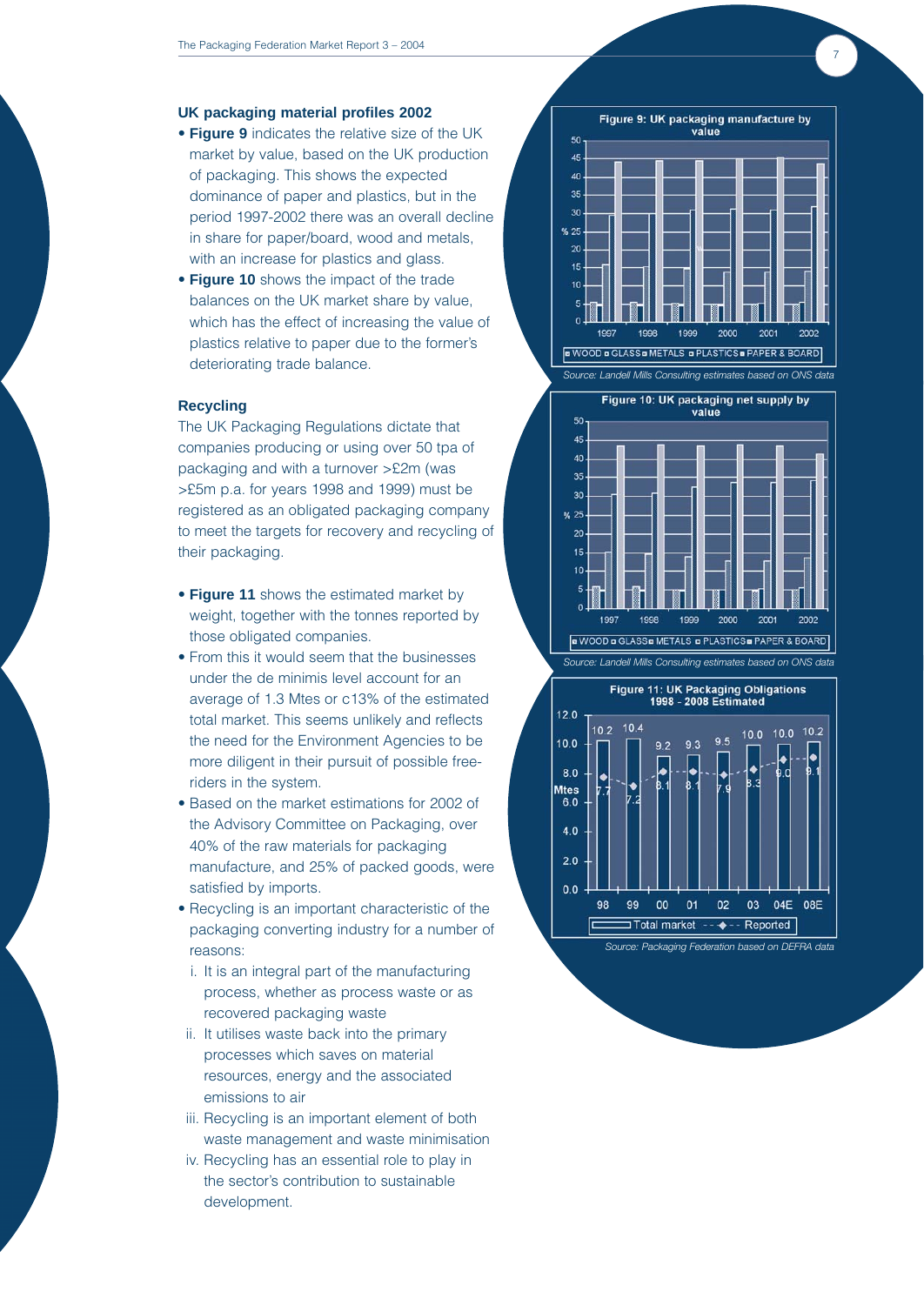#### **Packaging waste in perspective**

- Taken by weight, which is the usual unit of measure for waste, packaging constitutes approximately 20% of household (HH) waste, but 25% of recycling achievement in 2001/2.
- This is estimated to reduce to 18% of HH waste and 19% of recycling achievement by 2008 as HH waste is estimated to increase more than that of packaging waste.

## **Packaging recycling legislation**

- Following the first phase of the EU Packaging and Packaging Waste Directive for the period mid-1997 to mid-2001, Brussels has adopted an agreed structure for the period to the end of 2008.
- Brussels has dictated a micro-management approach by demanding that each packaging material must have a specified recycling target, rather than leaving each Member State to establish its own levels, according to its usage patterns and waste management practices.

• It is unfortunate that the subsidiary principle was cast aside so lightly.







8



*Notes:*

- *i. MSW = Municipal solid waste (households, commercial premises, civic amenity sites, etc)*
- *ii. HH = households only = 89% MSW*
- *iii. HH packaging waste = 55% of the total packaging waste ending up in household waste*
- *iv. Assumes 2.5% compound growth rate in MSW*
- *v. 2008 MSW recycling based on LA target of a minimum 40% recovery (i.e. including incineration with energy) by 2005.*
- *vi. 2008 HH waste based on min. 25% LA recycling rate by 2005 Source: DEFRA*
- **Figures 14** and **15** show the impact that this change to the recycling regime will make to the different materials.
- Until the end of 2003, the Regulations and obligated business targets were set as a single minimum target for all materials.
- **Figure 11** shows that the reported business tonnage was approximately 72% of the estimated total market in 1998/99 and an average of 86% in the period 2000-2008. Hence, obligated business targets are set higher in order to reach the UK national targets.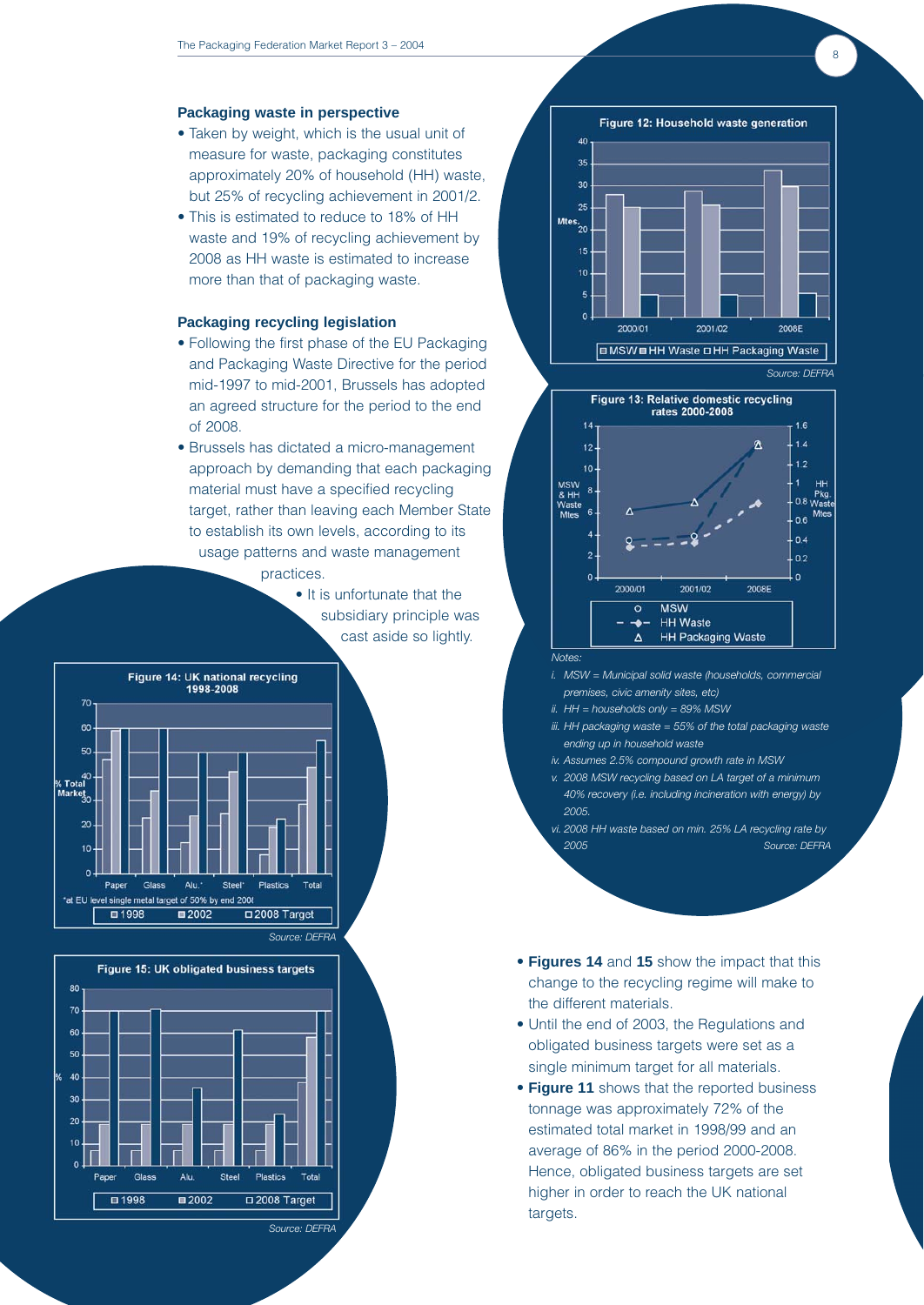## **Trade in packaging waste**

- Exporting packaging waste for recycling has been growing exponentially in some materials since the introduction of the UK Packaging Regulations, i.e. 4% in 1998 to 14% in 2002.
- Whilst exports have always been a feature of trading in waste, especially paper and steel, the growth patterns shown in **Figure 16** are detrimental to the UK as it reduces both the material and financial benefits.

# **Sustainable development**

- Whilst a formal sector sustainable development strategy has yet to be agreed, key players in the UK packaging market such as Rexam, Amcor and Rockware Glass have developed their own sustainable development strategy, with the latter company being awarded the Queen's Award for Enterprise for its achievements in this field.
- The PF welcomes the advent of a more holistic approach to the debate with the publication of the UK Government's *Sustainable Production and Consumption Indicators* consultation document.
- It was encouraging to see in the Government document that the only sector to demonstrate a clear decoupling activity was the UK manufacturing sector.
- Anecdotal evidence suggests that the packaging manufacturing sector has achieved a similar decoupling and data will be sought to support this assumption for the next report.
- The glass sector is the focus of one of the DTI's pilot projects on *Sustainable Production and Consumption*.



 $\alpha$ 

**Extracts from Amcor's**  *Sustainability Report 2003*



The three pillars of Amcor's successful sustainable development strategy:





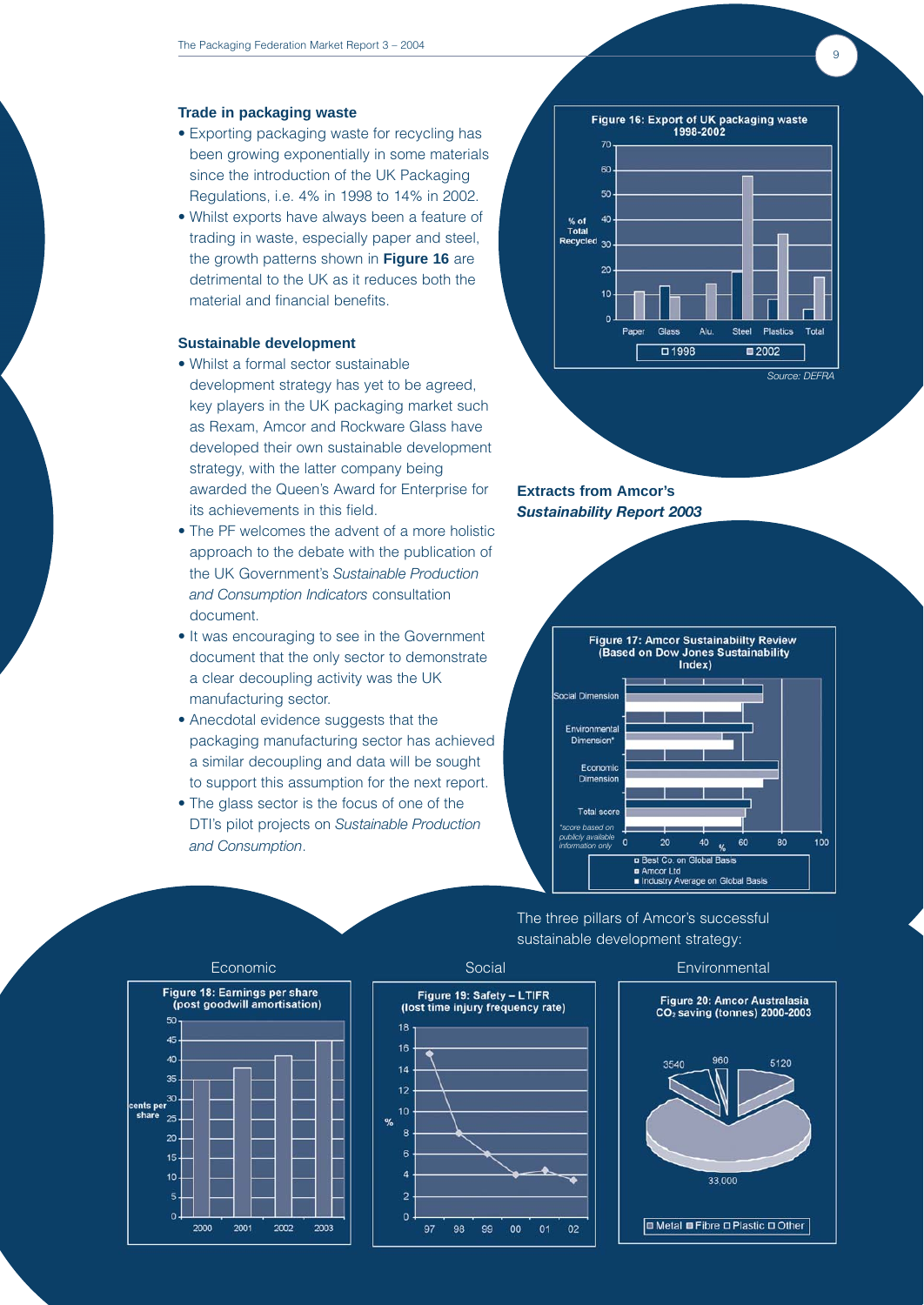### **What about the future?**

- The business confidence survey conducted during Q4 of 2003 showed that whilst the majority of respondents felt positive about their own company prospects, they were far less positive about the UK and its ability to support a strong manufacturing base (**Figure 21**).
- This was echoed by the MORI survey of 101 British captains of industry conducted in the same period.
- Confirmation that the UK is no longer seen as a favoured investment location is shown in **Figure 22**.
- When asked which countries are favoured for investment for their business, the accession states of Poland and the Czech Republic came top alongside Russia in Europe; with China, Malaysia, Thailand, Korea and India in the developing countries.
- These comments reflect those of the packaging industry's customer base, with high profile moves to these locations by Dyson, Black & Decker and Gillette.
- Despite the overall optimism for company prospects in the next two years, many with European and global operations felt that 2003 had been a worse year for most key financial performance indicators, especially margins (**Figure 23**). This concurs with findings of the EEF (Engineering Employers' Federation), who claim that three-quarters of manufacturers have had to cut profit margins to meet higher national insurance contributions in 2003.
- This undoubtedly was the cause of the negative views on investment in research and development in 2004 (**Figure 24**).







 $-10$ 





*Source: Landell Mills Consulting*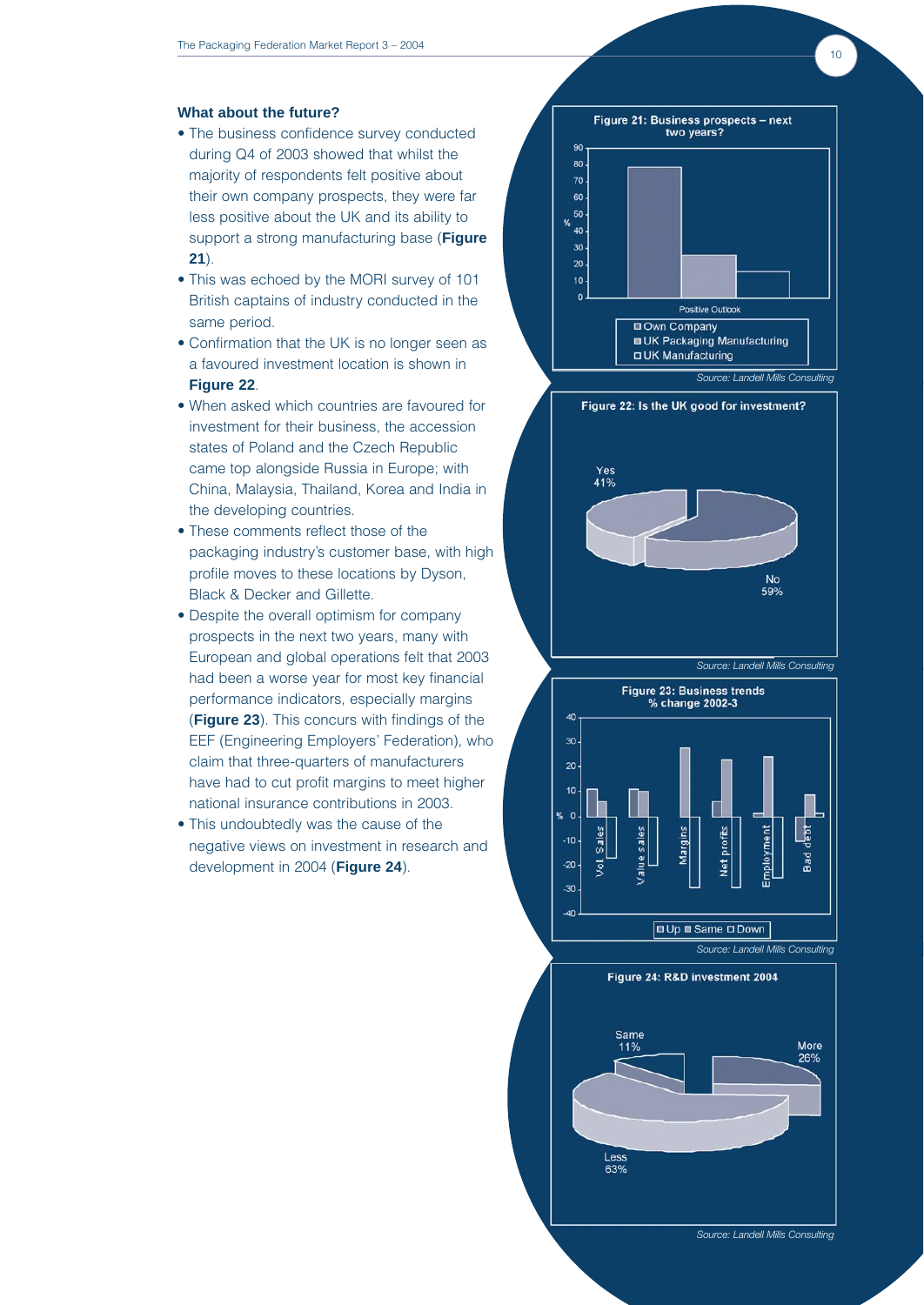# **Future challenges**

- When asked about the challenges in the next five years, those ranked as critical are shown in **Figure 25**.
- As a service industry, the dependence on customer base and associated pricing structures is fundamental to future success.
- Unfortunately, the packaging converting industry feels pricing of its services are based on a cost-plus rather than an added-value rationale.
- Only by moving from the former to the latter will there be sufficient margins to invest in R&D, and hence the innovation cycle much sought after by the UK Government and indeed by customers.
- Breaking that trend is paramount to the success of the UK packaging manufacturing industry.
- Creating the right macro-economic framework is a key role that central Government can play.
- Among concerns raised in the survey were the increasing quantity of environmental legislation and, more significantly, the manner in which the UK introduces and implements the legislation that largely emanates from Brussels.
- Most environmental legislation, not only the EU Packaging and Packaging Waste Directive, but also IPPC, climate change, aggregate tax, and fuel taxation, amongst others, affect the sector.
- Hence **Figure 26** is important in understanding the total impact of environmental taxation on the UK's macroeconomic climate for investment and competitiveness.
- The final macro-economic issue is exchange rate – especially against the Euro.
- The business confidence survey showed similar results to that conducted by MORI in the same period, i.e. whilst seven in ten respondents favoured joining the EMS (Eurozone) in 1998, now less than half believe it is in the country's economic interest.